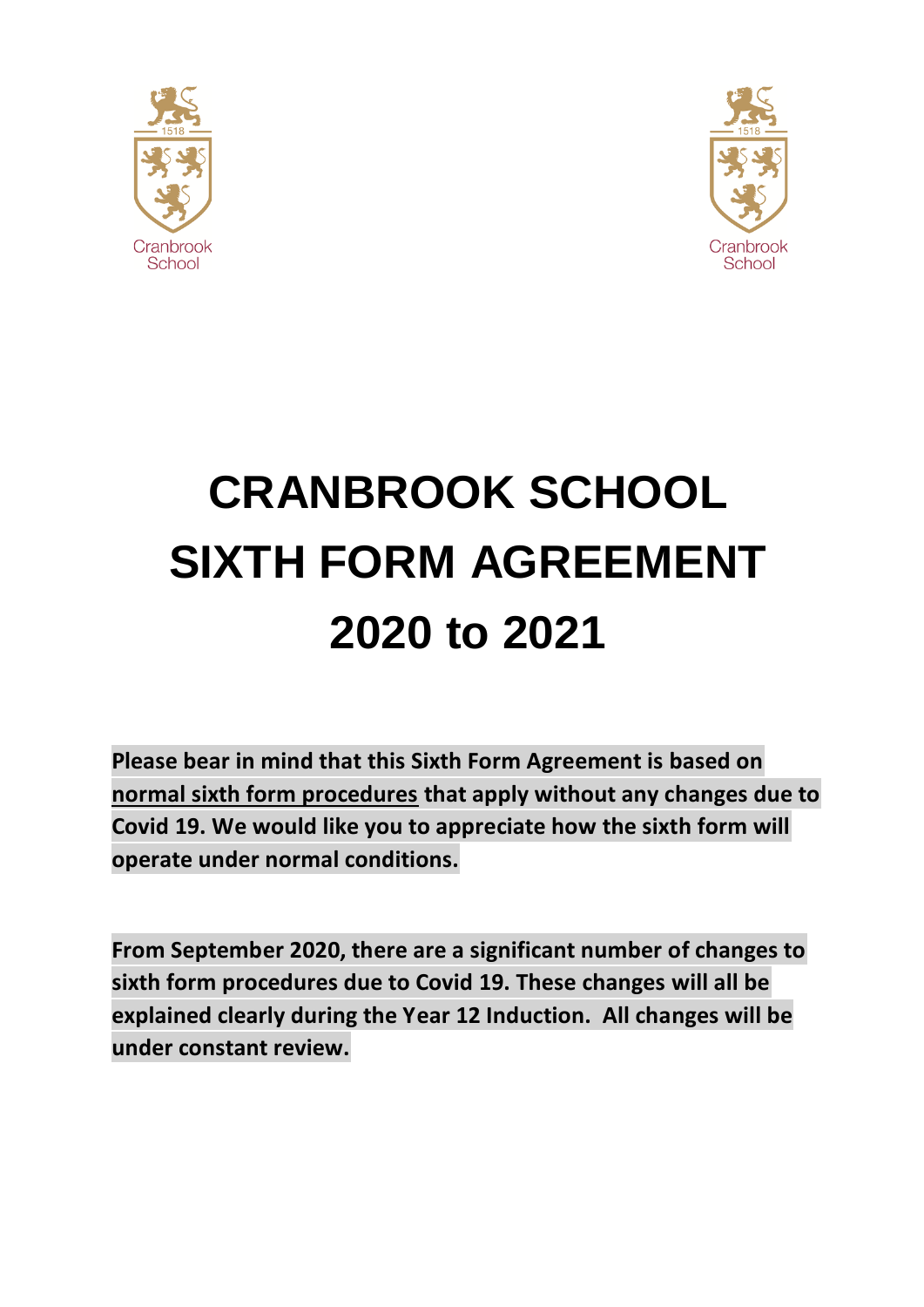

# **SIXTH FORM AGREEMENT 2020 to 2021**

Congratulations on achieving the GCSE grades for entry into the Sixth Form at Cranbrook School. We hope that you will enjoy your time in the Sixth Form and that you make a success of your time here. It will be hard work but the more you put in, the more you will gain. It is important that you work with the school and staff to maximise your achievements and success. The following agreement is intended to support you in this quest; please read it carefully.

In the Sixth Form the key to success is to take control of your own learning in order to reach your full potential and future ambitions.

#### **The School expects from you:**

- To be on time for all lessons and House time, keeping attendance above 95%
- To complete school work in study time and to do further independent work
- A commitment to each subject you study
- To ask for help when you need it
- To submit fully completed work on time
- To contribute positively to lessons
- To take ownership of your academic data and work at or above your target grade in order to progress and gain the best possible results
- Aim to achieve the Cranbrook Sixth Form Diploma
- To use the SFC, both the upstairs silent study area and downstairs common room appropriately
- To take part in some of the many and varied activities, sports and clubs available to you
- To treat all fellow students and Cranbrook staff with respect and behave at school appropriately
- To dress appropriately at school as per the SF Dress Code
- To follow the Sixth Form Agreement

#### **Your Teachers will:**

- Support and help you
- Assist you in achieving the highest possible grades
- Mark and return work promptly and provide feedback on your work and general progress
- Equip you with study skills appropriate to the subject

#### **The Sixth Form Community will:**

- Provide opportunities for leadership and enrichment outside the classroom
- Offer advice and guidance on future careers and prepare you for Higher Education and the world of work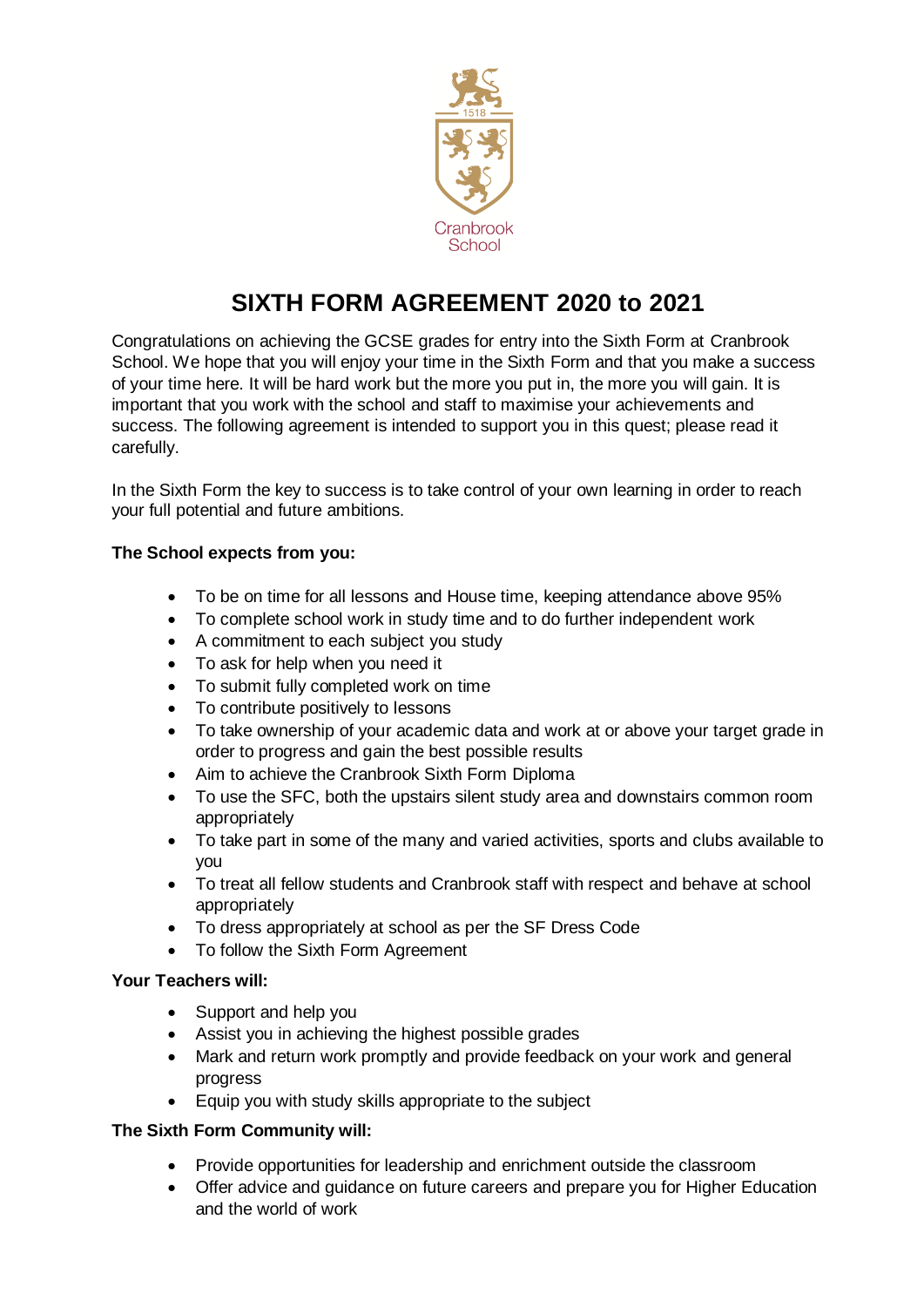## **SIXTH FORM STAFF**

| Mr Swinburne                                | <b>Mrs Corney</b>                             | Mrs Fraser                  | Mrs Newman |
|---------------------------------------------|-----------------------------------------------|-----------------------------|------------|
| <b>Assistant Head</b><br>Head of Sixth Form | <b>Senior Tutor</b><br><b>UCAS and Higher</b> | <b>Senior Tutor</b><br>EPQ. | Careers    |
|                                             | Education                                     | Sixth Form Diploma          |            |

## **SIXTH FORM DRESS CODE**

At Cranbrook we believe that it is important for students to understand how to dress smartly in preparation for the world of work/interviews/formal occasions.

All Sixth Form students are to follow the dress code during the school day every day of the week unless it is a clearly advertised dress-down day. Cranbrook School is proud to offer its Sixth Form the privilege of expressing their individuality through their choice of professional clothing. Sixth Form students are inevitably role models for younger students so have a responsibility to set an excellent example to younger students. Cranbrook School expects high standards from all its students in both their conduct and their dress and as such students who let themselves down with regards to their attire will be sanctioned accordingly.

As a baseline test, always ask yourself if you would wear your outfit to a job interview.

At school events such as Speech Day students are expected to wear their smartest clothing.

Students' dress will be monitored by tutors, the Head of House as well as all staff around the school campus.

#### **What are you permitted to wear?**





**Suits**

| Permitted                                                                                                                                                                                                                                                                                                                                                                                                                                                                                                                                                                                                                     | Not permitted                                                                                                                                                                                                                                                                                                                                                                                                                  |
|-------------------------------------------------------------------------------------------------------------------------------------------------------------------------------------------------------------------------------------------------------------------------------------------------------------------------------------------------------------------------------------------------------------------------------------------------------------------------------------------------------------------------------------------------------------------------------------------------------------------------------|--------------------------------------------------------------------------------------------------------------------------------------------------------------------------------------------------------------------------------------------------------------------------------------------------------------------------------------------------------------------------------------------------------------------------------|
| Matching smart, tailored suit in any colour.<br>٠<br>Ironed, tailored trousers and chinos and a smart blazer.<br>Collared shirt in any colour with the top button<br>٠<br>fastened if wearing a tie.<br>Blouse in any colour.<br>٠<br>A plain top (no logo) with shoulders covered.<br>٠<br>Any style of tie, including bow tie or cravat.<br>Trousers should be at least ankle length.<br>٠<br>Smart, tailored jacket and skirt.<br>Skirts must be no more than the student's hand length<br>٠<br>above the knee.<br>Tights without holes, ladders or patterns.<br>٠<br>Suit-style dress with a smart, tailored jacket.<br>٠ | There must be no visible underwear – this includes bra<br>straps and boxer shorts above trousers.<br>Leggings - patterned or plain.<br>Trousers with studded pockets.<br>Jeans<br>Crop-tops<br>Tops with logos, writing or graphic print.<br>Lycra/bodycon dresses or skirts.<br>Revealing or sheer clothing.<br>Thin strapped tops ie: vests or spaghetti straps.<br>Playsuits or jumpsuits.<br>Shorts.<br>Maxi dresses.<br>٠ |
| All trousers must be of suit material and not skin tight.<br>٠                                                                                                                                                                                                                                                                                                                                                                                                                                                                                                                                                                | Skirts or dresses which are in excess of a hand's length<br>above the knee.                                                                                                                                                                                                                                                                                                                                                    |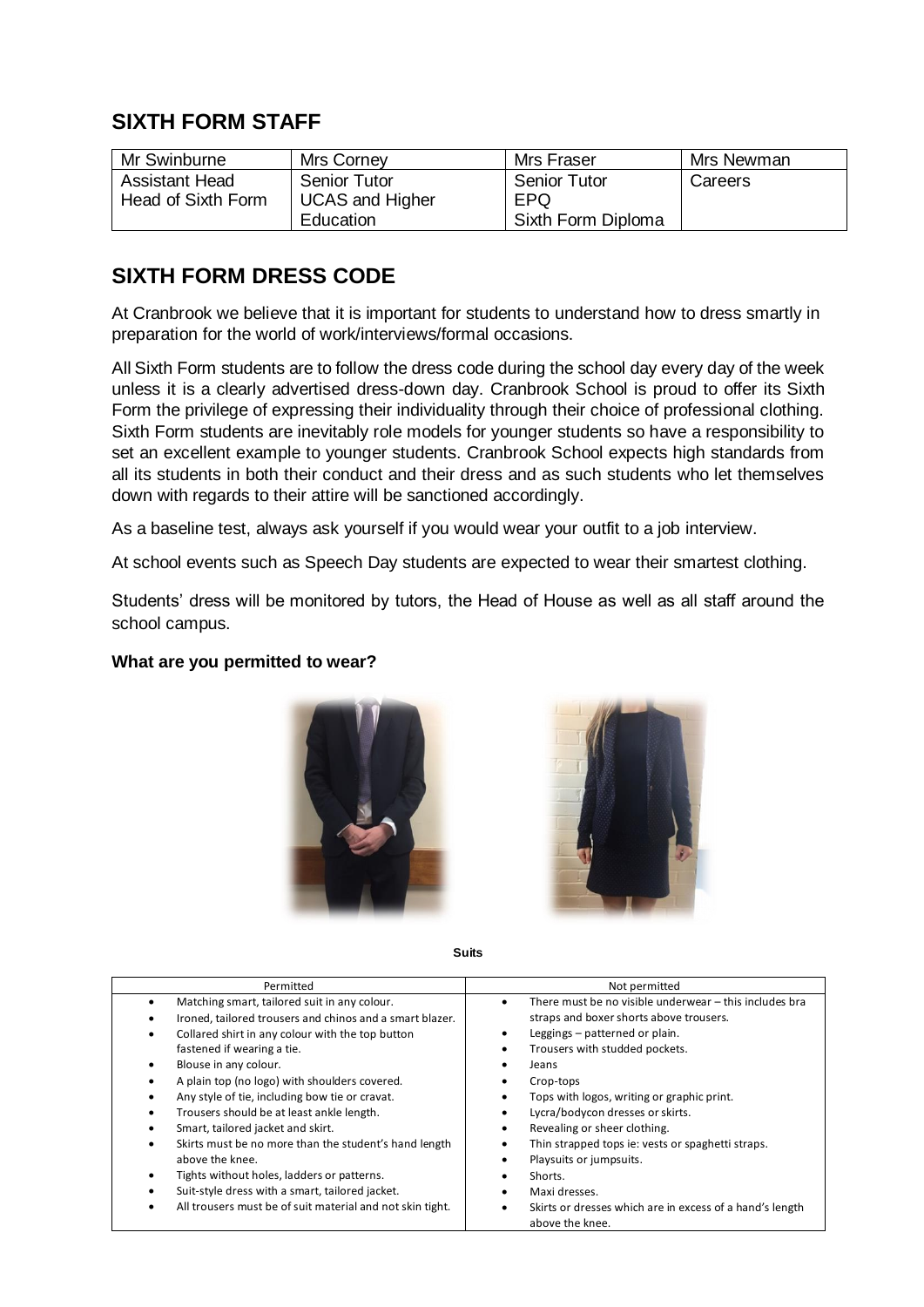#### **Jumpers and Coats**

| Permitted                                          | Not permitted                                |  |
|----------------------------------------------------|----------------------------------------------|--|
| Office-appropriate V-necked or crew-necked jumper. | Jumpers with large logos.                    |  |
| Any coat when outside.                             | Hooded tops.                                 |  |
|                                                    | Heavily patterned or chunky knitted jumpers. |  |

#### **Shoes**

| Permitted                                                                                                                                                                                                                                                      | Not permitted                                                                                                    |  |
|----------------------------------------------------------------------------------------------------------------------------------------------------------------------------------------------------------------------------------------------------------------|------------------------------------------------------------------------------------------------------------------|--|
| Any smart leather or suede shoe in a suitable colour for<br>professional dress (ie: not bright red).<br>Chelsea boots.<br>Kitten heels.<br>Heeled boots in suitable colour for professional dress.<br>Smart court shoes with a heel not in excess of 2 inches. | Trainers, sandals, plimsolls, flip-flops or canvas shoes.<br>Deck shoes<br>'Vans'-style shoes<br>Knee-high boots |  |

#### **Hair, Jewellery and Accessories**

| Permitted                                                                                                                                                                    | Not permitted                                                                                                                                                                                                                                  |
|------------------------------------------------------------------------------------------------------------------------------------------------------------------------------|------------------------------------------------------------------------------------------------------------------------------------------------------------------------------------------------------------------------------------------------|
| Pierced ears.<br>Any office-appropriate hairstyle in a natural colour.<br>Any office-appropriate discreet jewellery.<br>Charity bracelets.<br>Any office-appropriate makeup. | Facial piercings, including tongue.<br>Sunglasses or headphones on display within the school<br>building.<br>Tatty material/fabric bracelets.<br>Any non-office appropriate hairstyles such as Mohicans,<br>very closely shaved or dreadlocks. |
|                                                                                                                                                                              | Facial hair.                                                                                                                                                                                                                                   |

Students who do not dress appropriately will, on the first occasion, have a warning from their tutor/HOH. If problems continue, Parents and the SF team will be informed and the student could be asked to spend non-lesson time on that day (including break and lunch) in the meeting room next to the SF Office.

## **NON-ATTENDANCE OF LESSONS**

Attendance of all lessons and House time is compulsory; if a lesson is missed without permission or good reason, a SF detention could be set and parents informed. If further lessons are missed, the following actions could be taken:

Being placed 'On Report' Loss of privileges Meeting with parents and student Internal suspension for one day

## **LATENESS**

Punctuality is important in the workplace and students are expected to arrive at all lessons and House time on time.

If a student shows a pattern of 'lates' (eg more than three in a half term), the following actions could be taken:

SF Detention Informing Parents Being placed 'On Report' Loss of privileges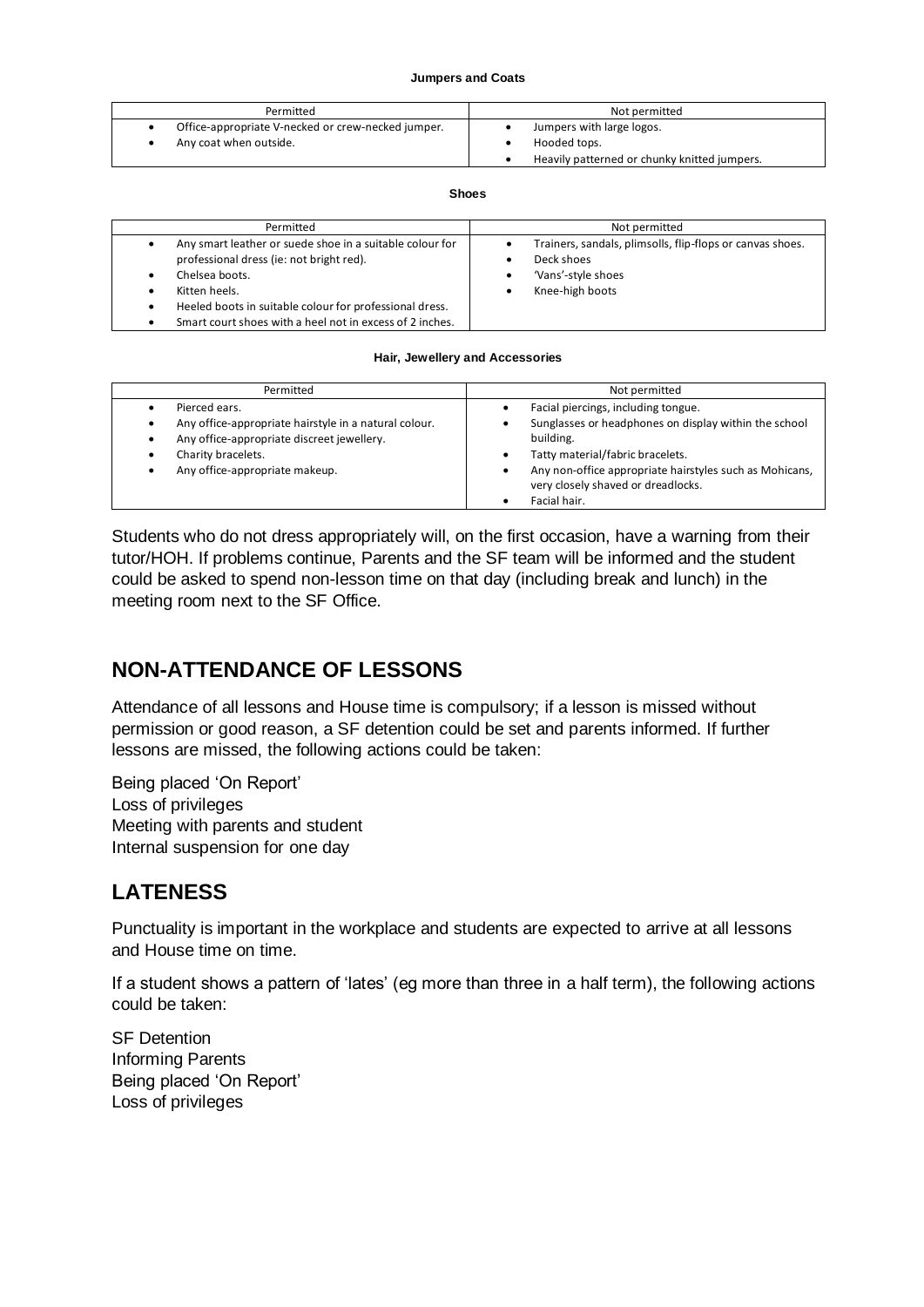## **WEDNESDAY AFTERNOONS**

Wednesday afternoons is timetabled for Games. Most students will be involved in team games or other sporting activities as organised by the PE department. All students who are not involved are expected to participate in service activities such as 'Primary School Support' or 'Elderly Support'. This may take place at other times in lieu of Wednesday afternoon.

## **YEAR 12 SUPERVISED PRIVATE STUDY PERIODS**

At the beginning of Year 12, students studying 3 A levels will be asked to choose 12 periods over the two-week timetable that will be assigned to private supervised study which must be conducted in silence either upstairs in the SFC or the library. Students studying 4 A levels will need to choose 3 periods. These periods will be added to their formal timetable. Regular spot checks on attendance will be taken by teachers and cover supervisors (this will be recorded on the Sims register). Any non-attendance will result in a SF Detention and loss of 'Home/House Leave' privilege.

From the summer term of Year 12 and throughout Year 13, students who are achieving within one grade of their target grade in all subjects will be allowed to suspend these supervised private study periods.

## **HOME/HOUSE LEAVE**

Students in Year 12 and 13 who have a free period (excluding supervised study periods) before a lesson or House time at the beginning of the day (period 1/2) or after lessons or lunch at the end of the day (period 5/6) will be allowed to seek permission to be at home or, for boarders, be in the boarding house. The permission will only be given on return of a signed form and on the understanding that the student will either be at home or in the boarding house. All students must be in House time every day (starting at 10.15).

This Home/House Leave privilege will be taken away from students who achieve two or more grades below their target grades in all subjects and also for those who have persistent problems of attendance, punctuality or dress code.

## **USE OF SIXTH FORM CENTRE**

Silent Private Study Area – upstairs

This area must be silent at all times. No collaborative work is allowed. As well as 48 large private work areas, there are eight computers and a printer.

Sixth Form Common Room – downstairs

This area can be used for collaborative study and socialising with friends. However, it is important that respect is given to all other students and staff, and that it is treated as a formal part of the school environment and not as a 'youth club'. Therefore, the following protocols should be followed:

- No shouting or swearing
- All litter should be placed in the bins not on the floor or left on tables it is the responsibility of all Sixth Form Students to ensure the area is kept in a decent state
- Bags should be placed on the floor, shelves or under the stairs not left on tables
- All books, folders and private possessions should be removed at the end of the day and not left on the floor or tables
- No chewing gum is allowed in the SFC
- Do not move the chairs around to create large groups
- No area or table in the SFC belongs to one 'group'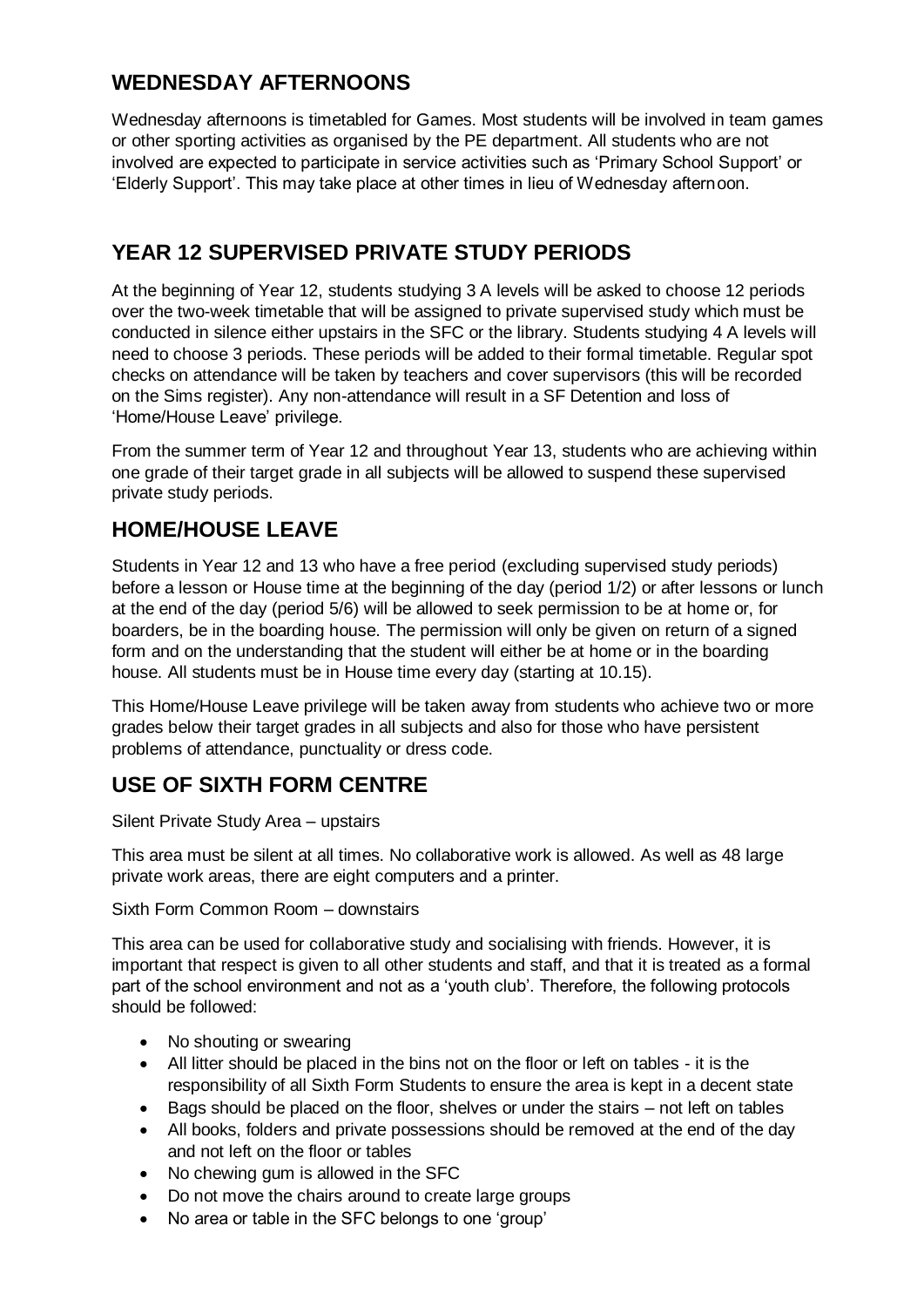## **ABSENCE PROCEDURES**

If a student is missing from a lesson or supervised private study without prior notice, we will telephone home to check why they are not in school. In the event of illness, students must ask a parent or boarding house staff to telephone the school to let us know that they are unwell

before 9.30am. Please contact the school office on 01580 711800 or email the school at absence@cranbrook.kent.sch.uk

## **LATES**

It is expected that students will not be late except under unusual circumstances. However, if students are late for school, they must report to the Barham reception to sign in. office. Parents/guardians can also email the school at [absence@cranbrook.kent.sch.uk](about:blank)

## **IF YOU ARE FEELING ILL AT SCHOOL**

1. Report to the Medical Centre or Barham reception.

2. We will contact a parent or House staff before allowing students who are unwell to leave school. When leaving, the student must be signed out at the Barham reception.

## **ABSENCES (not school trips)**

#### **Short absences foreseen in advance not requiring Headmaster's permission**

A request for authorisation for time away from school for up to one day for any of the following reasons should be made, in advance, to the Head of House and copied in to Mrs Hollands. An Exeat form must be filled in for 1-3. This form should be collected from and returned to Mrs Hollands or Barham reception.

- 1. Medical appointments
- 2. Open days & interviews
- 3. Driving tests (not lessons)
- 4. Driving lessons taken during school hours, if no lessons are missed

#### **Absences requiring permission from the Headmaster**

- 1. Any absence of more than one day
- 2. One day absences such as weddings, funerals and work experience

An Exeat form must be filled in and returned for these.

#### **Absences, which are unlikely to be unauthorised**

Holidays/social activities/paid work/leisure/music festivals

## **BRINGING MOTOR VEHICLES ONTO THE SCHOOL SITE**

Due to limitations of space, no Sixth Former will be able to park on site unless there are extenuating circumstances. The Tanyard and Co-op public car parks in Cranbrook can be used but NOT the Jockey Lane car park which is needed by local people using the Surgeries and clinic.

## **POST-16 FINANCIAL SUPPORT (STUDENT BURSARIES)**

You are encouraged to apply for this if you think you meet the criteria. Speak to the School Bursar or a member of Sixth Form team if you need any assistance.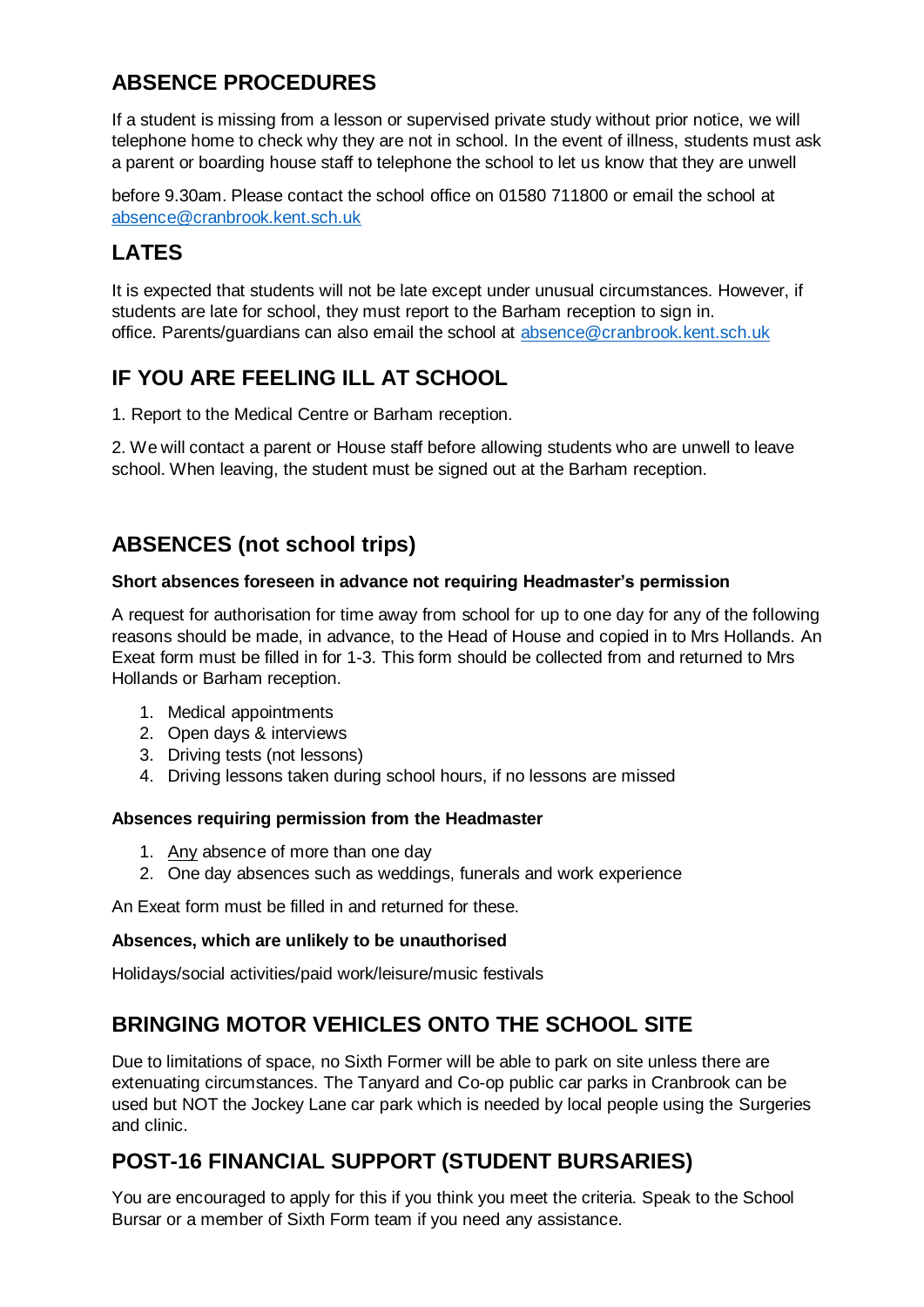## **ACADEMIC MONITORING - YEAR 12**

#### **1. Initial Progress**

You will be formally assessed 4 weeks into the first term in order to determine whether or not you should continue with the subjects you have chosen. The assessment will simply be 'satisfactory' or 'unsatisfactory' and be based on the following: attendance, punctuality, contribution, standard of work, notes and work ethic.

#### **2. Formal Assessments**

These take place towards the end of the Autumn term and Spring term. They are tests in all subjects of about one hour in length conducted under exam conditions. After these tests, the following is reported to parents:

- Grades achieved
- The 'Alps Target Grade' (an estimation of the likely A level grade based on average GCSE performance)
- A judgement of 'Attitude to Learning' and 'Attitude in Lessons' both based on a scale of 1 to 3.

## **3. End of Year Internal UCAS Exams**

These are longer exams (and possibly two papers) taken in June in all subjects conducted under full exam conditions. Students are granted study leave during the week. The results are used to help determine UCAS predicted grades.

#### **4. UCAS University Predicted Grades**

Initial predicted grades are made in June after the Internal UCAS exams. A student can be given up to one grade higher prediction than their Internal UCAS exam result. The predicted grades can be modified anytime up to the UCAS application is sent provided that the student has improved their performance in formal re-sits or tests in that subject.

## **ACADEMIC MONITORING YEAR 13**

#### **1. Short mocks**

These are mock exams of around 90 mins to 2 hours in length taken under exam conditions straight after the Autumn half term.

#### **2. Full Mocks**

These are full mock exams of around 2-3 hours in length (and possibly two papers per subject) taken under exam conditions straight after the Spring half term.

## **The Year 12 Assessment schedule including Parents' Evenings and Reports is shown below:**

| Week beginning October 5th 2020              | First Impressions Progress Report |
|----------------------------------------------|-----------------------------------|
| Week beginning December 14 <sup>h</sup> 2020 | <b>Formal Assessments</b>         |
| February 2021                                | Year 12 Report                    |
| Week beginning March 22 <sup>nd</sup> 2021   | <b>Formal Assessments</b>         |
| Week beginning June 7th 2021                 | <b>UCAS Internal Exams</b>        |
| June 28th 2021                               | Year 12 Parents Evening           |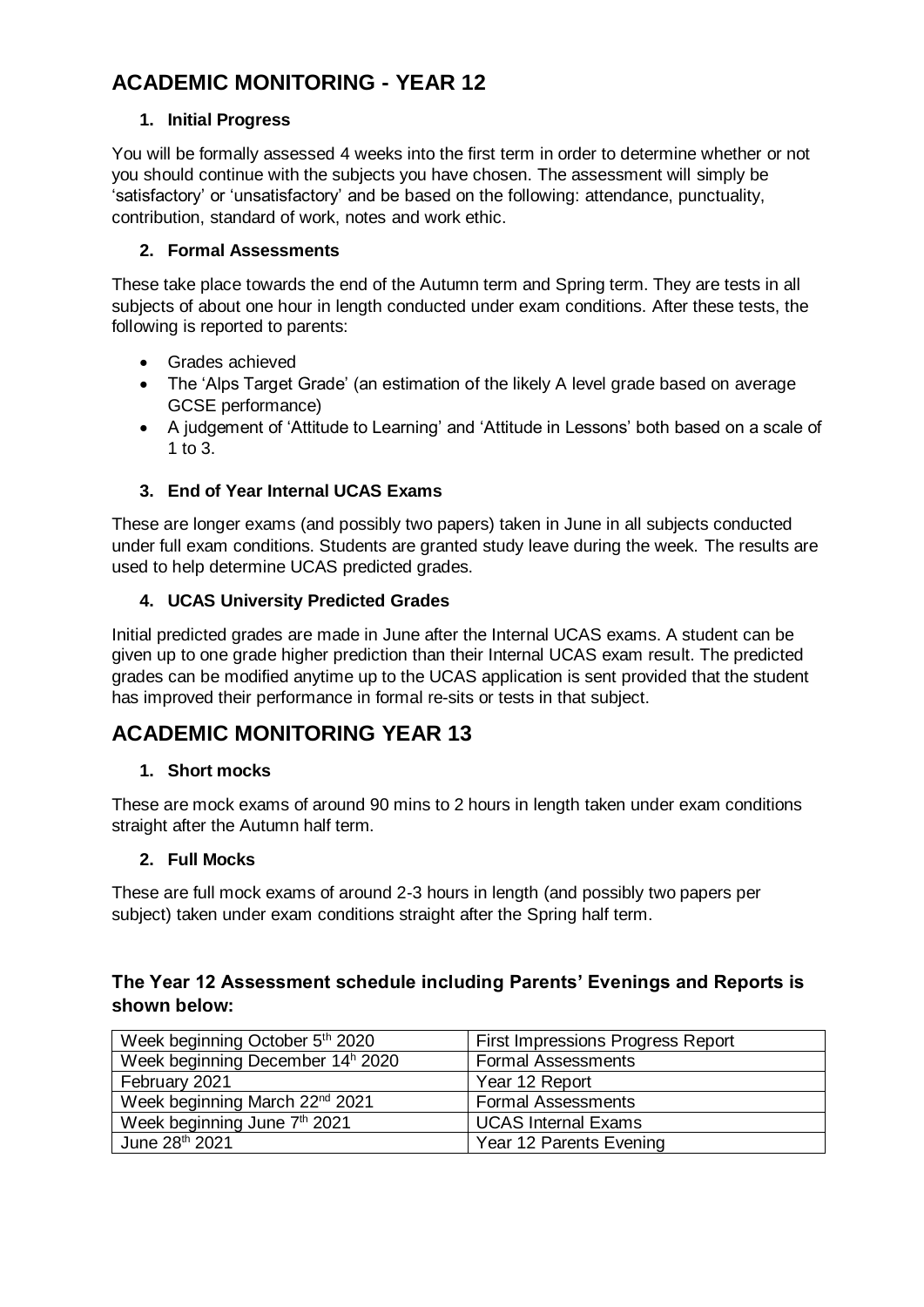## **ACADEMIC MONITORING – UNDER ACHIEVEMENT**

After each assessment, Intervention levels are set at One, Two or Three for students who under achieve and for those with attendance, punctuality and behavioural concerns.

**Intervention Level One** – minor under achievement in at least one subject **Intervention Level Two** – significant under achievement in two subjects **Intervention Level Three** – significant under achievement in three subjects

Actions can include the following:

**Level One** – Tutor supervises and monitors the process. Student discusses problem with the subject teacher and agrees targets. These are recorded on the Tutor Review Sheet.

**Level Two** – Tutor and Head of House supervise the process. Student discusses problems with subject teachers and agrees targets. HOH and Tutor meet student and record targets on Tutor Review Sheet. Student maybe placed 'On Report'. Tutor monitors student carefully with regular checks of progress and work. SEN department involved if necessary. Student may lose privileges such as Home/House Leave and have more Supervised Study Periods. Parents are informed and maybe asked for a meeting in school.

**Level Three** – Sixth Form team supervise process with HOH and Tutor. Student discusses problems with subject teachers and agrees targets. Sixth Form team organise meeting with student and HOH/Tutor to produce an Academic Support Plan. Student maybe placed 'On Report'. Tutor monitors student carefully with regular checks of progress and work. SEN department involved if necessary. Student may lose privileges such as Home/House Leave and have more Supervised Study Periods. Parents are informed and maybe asked to attend the meeting.

In Year 13 an Intervention Group is organised for under-achieving students in order to give detailed positive personal support, guidance and support

## **PASTORAL SUPPORT**

The House system at Cranbrook creates a unique sense of belonging and community. You will have frequent contact with your Tutor and Head of House who will be the first 'port of call' for support and advice. Other important staff who can offer support and advice are the following:

The Sixth Form Team – Mr Swinburne, Mrs Corney and Mrs Fraser

The SEN Team – Mrs Davies is the SENCO

Safeguarding Team – Ms Smart (lead) and Mrs Harris, Mrs Davies, Mrs Burnett and Mr Turner

Careers – Mrs Newman and Mr Targett (Independent careers advisor)

Medical Centre – Mrs Warburton

Counsellors – Mrs Hayes-Fisher

Student Listeners [www.studentlisteners.com](about:blank)

Any other staff who you feel you can talk with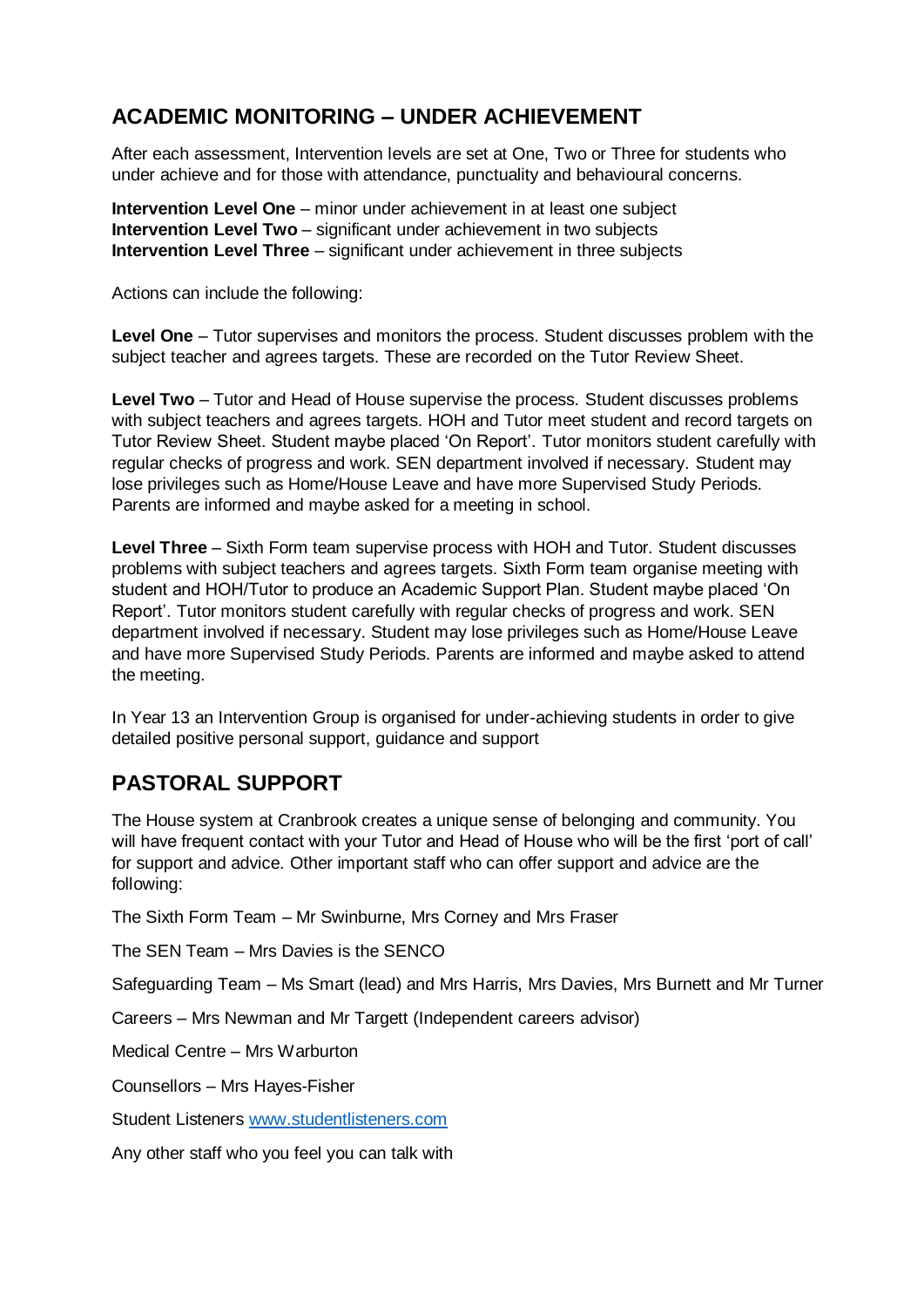## **THE CRANBROOK SIXTH FORM DIPLOMA**

Employers today are looking for students who are not only academically able, but also have a range of

personal skills and qualities. A recent University of Kent survey of top employers found that the following skills were seen as just as important as academic achievement: initiative and self-motivation; planning and organising; time management; self-awareness; personal impact & confidence; stress tolerance; integrity; independence; interpersonal sensitivity; creativity. In order to encourage the development of these attributes in our Sixth Form students we have introduced the Cranbrook Sixth Form Diploma which we expect all students to participate in. In order to make the most of the Sixth Form experience, we believe that students should engage with and contribute to all aspects of school life alongside being a role model for our younger students. The Diploma will recognise achievements in a broad perspective of the school experience. Participating in the Diploma will also give the students an excellent advantage when applying for university.

#### **To be awarded the Cranbrook Sixth Form Diploma you must achieve each of the following conditions:**

1. **A Levels**

Achieve 3 A-levels.

- 2. **Independent Study** Complete either;
- a) An EPQ or
- b) An Independent Research Project (700 -1000 words) ideally linked to your university application or career aspiration.
- 3. **Work Experience** organise and take part in a period of work experience during Year 12 or Year 13 that is ideally (but not exclusively) linked to your university/career aspirations.
- 4. **Service to Others/Activities** Either;
- a) Take part for a minimum of two terms, in a school scheme that provides a service to others e.g. Primary Schools, CCF, Care for the Elderly, organising and running a club, Student Listeners or something similar outside of school. and/or
- b) Take part in a 'full-time' activity at school (once a week for two and a half terms) or take part in two or more part-time activities that adds up to two and a half terms of weekly activity as a minimum.

## 5. **Presentation**

Organise and conduct a formal presentation on a topic of your choice, to your tutor group/House (this could be linked to your independent study above).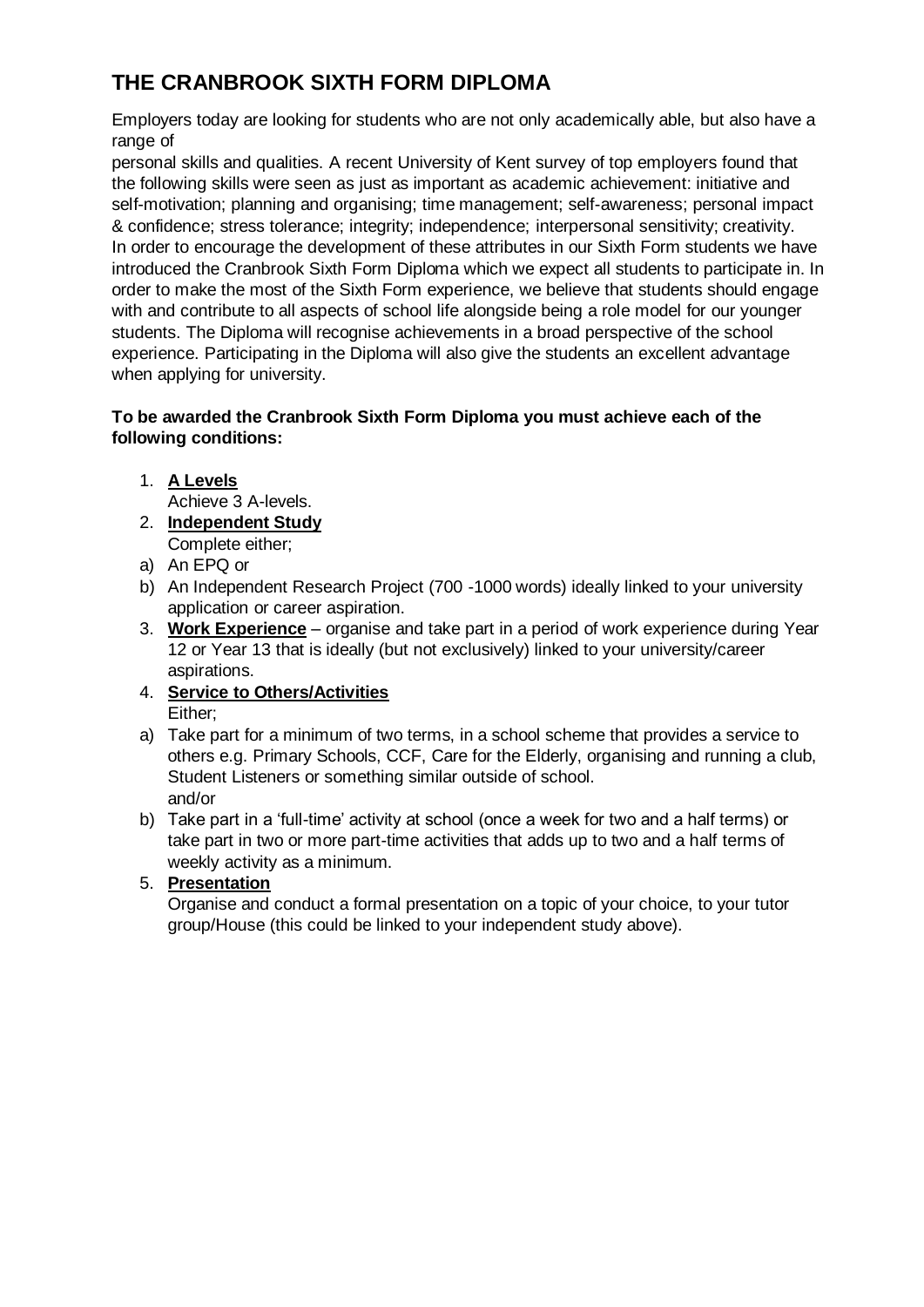## **EXTENDED PROJECT QUALIFICATION EPQ**

The Extended Project Qualification (EPQ) provides an opportunity for students to extend their abilities beyond the A-level syllabus and pursue individual interests. It allows students to embark on a largely self-directed project with an emphasis on skill development where students take responsibility for the choice and design of an individual project. Projects are founded on researched-based critical analysis and presented in the form of an academically referenced report, an artefact or a performance. For this course, GCSE points exceeding a total 70 would be an advantage although not a necessity.

Students are supported through their project with a weekly taught skills programme to cover key skills required and are matched to a supervisor who offers guidance through the process. The EPQ is higher than an AS in terms of UCAS points being worth half of the points of an A level and is graded A\* - E. Skills developed through the EPQ enable students to stand out in their university applications, provide an excellent foundation for study at university and are highly transferable to employment for future careers. Recognition of the study skills acquired from the EPQ, can result in reducing the level of a university offer and provide a focus for content within a personal statement and for interview discussion.

## **SIXTH FORM RESPONSIBILITY AND LEADERSHIP**

A key feature of Cranbrook Sixth Form is to create opportunities for the students to take on responsibility and develop their leadership skills. There are many opportunities which start in the Summer term of Year 12 and continue throughout Year 13. These include the following:

- Senior Four Head Day Girl and Boy, Head Boarding Girl and Boy
- House Captains (13) Day Houses have both a Girl and Boy Captain, Boarding Houses have one Captain
- School Prefects (around 20-25)
- Department Prefects Head of Departments appoint up to a few prefects in Year 13 to help in their departments
- Year 7 Prefects a group of about 12 who help look after the Year 7 students in collaboration with the Head of Year 7 and 8
- Student Listeners A group of about 15-20 students that are given training to help students who seek private help for personal concerns on an online platform
- Organising and running school clubs and societies there are many opportunities here including such things as debating, chess, Warhammer, electronics, dance, football, book club, basketball, current affairs (CAPS), conspiracy club, drama, music, Queen's Hall Tech team, Finance, Eco Schools, Amnesty
- Charity Committee a group which helps organise school wide events
- House responsibilities each House has a number of posts including Deputy House Captain, Sports Reps, Social Reps, Charity Reps and mentors for junior students
- CCF NCOs senior cadets in both the Army and RAF Sections
- Duke of Edinburgh Gold Award the service section can involve helping to lead younger participants at Bronze level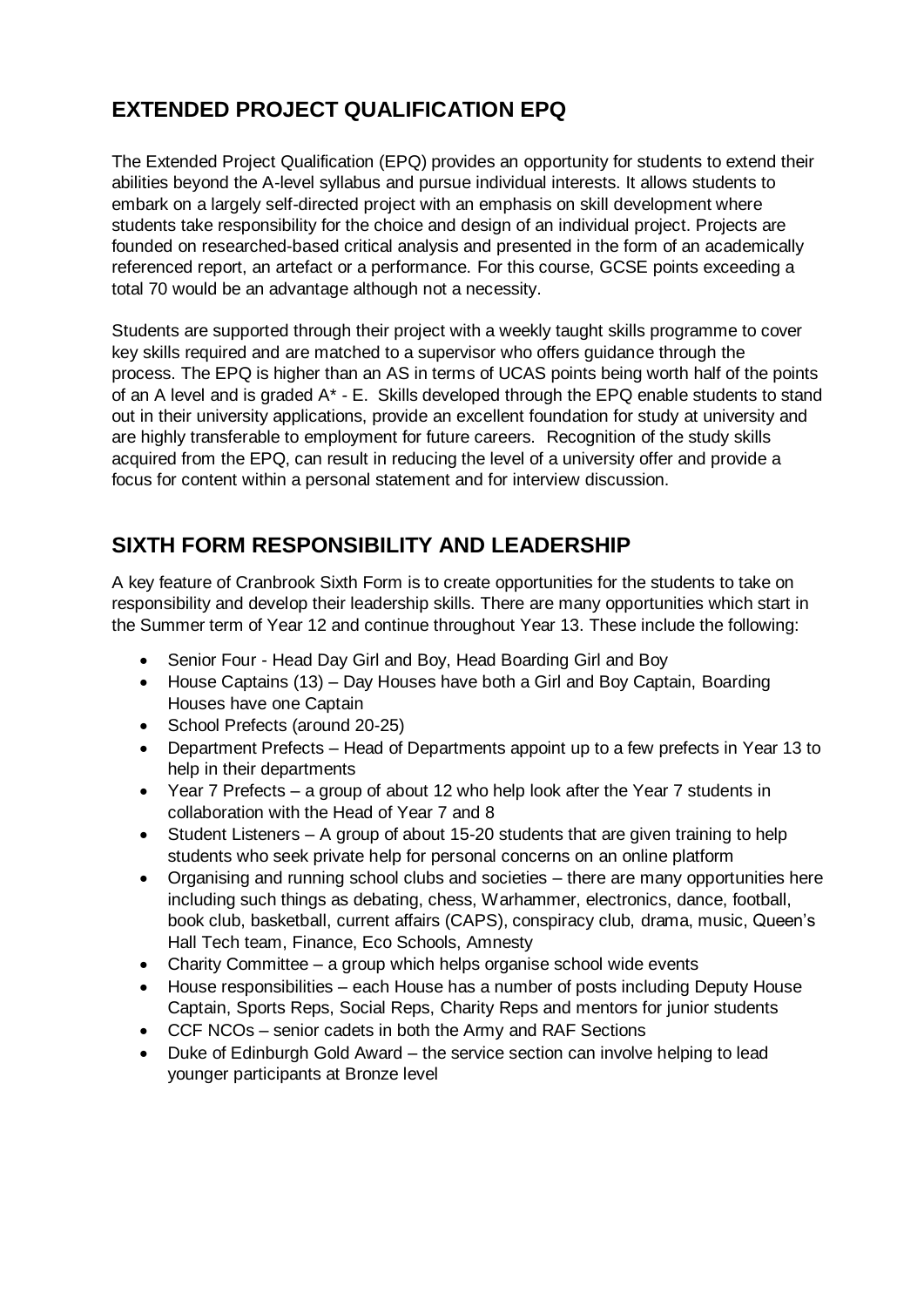## **CUSP – COMPETITIVE UNIVERSITIES STUDY PROGRAMME**

GCSE grades mostly 7s-9s? Consider 'CUSP'! This is for Year 12s aiming for **academic excellence** at A level and beyond at the academically competitive university places (Oxford, Cambridge, Durham, LSE, Warwick, Medicine and Vet. Science etc.) The programme involves additional study, peer support and some opportunities run by the top universities. In Year 13 the group naturally evolves into Oxbridge/Medic etc. preparation. The group is **selfselecting** in the first instance; with registration forms available from Mrs Corney (keep an eye on the 'CUSP' noticeboard). However, if your GCSE/Year 12 grades are not quite at the 'CUSP' level, you may be told to concentrate on your sixth-form grades first and re-join if they pick up. The group meets once a fortnight to start with, with meetings becoming more frequent later in the year.

## **CO-CURRICULAR AND ENRICHMENT PROGRAMME**

Cranbrook School has an extensive and varied range of activities and enrichment opportunities. All Sixth Form students are expected to engage with this programme developing their current interests but also trying out new activities or sports. We also encourage our students to offer some kind of service to others which could be with our own programme of Primary School Support and Elderly Support but also their own organisation of clubs, charity events or simply helping staff or other students.

#### **Our programme includes the following:**

Sports – Rugby, Hockey, Netball, Basketball, Cricket, Rowing, Swimming, Rounders, Tennis, Athletics, Badminton, Squash, Fitness and Conditioning,

Creative Arts – Drama, Music (including choirs, orchestra, wind ensemble, string ensemble, jazz band) Dance, Photography, Journalism, Art, Queen's Hall Tech Team

Activities – CCF Army and RAF Section, Duke of Edinburgh Gold Award,

Clubs and Societies - Debating, Chess, Warhammer, Electronics, Book Club, Current Affairs and Politics (CAPS), Conspiracy Club, Finance, Amnesty, Eco Schools, MedSoc, Psychology, Board Games, Dissection, Cookery, Engineering, Film, Astronomy

## **GENERAL STUDIES PERIOD**

Once a fortnight you are timetabled with a GS period and all students must attend. It takes place in the Queen's Hall and could include information and briefings from the Sixth Form Team, talks, presentations, careers advice, UCAS information, outside speakers, planning of events and so on.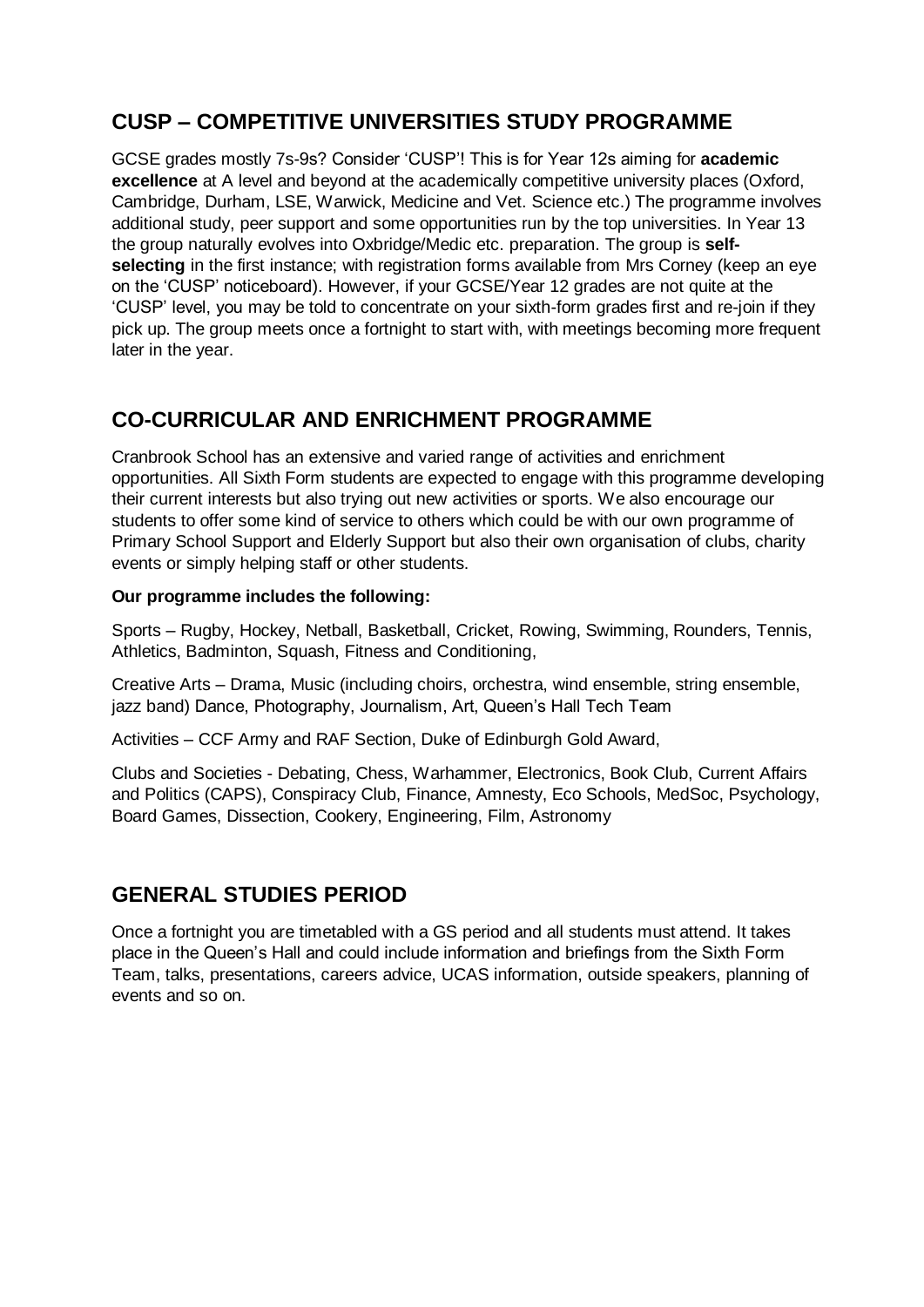## **CAREERS INFORMATION, ADVICE AND GUIDANCE**

Most Sixth Form students leave at the end of Year 13 to pursue higher education courses at University or related providers. As much of the advice and guidance is steered towards this area, the following list of dates and events gives an indication of what is an ongoing process.

In addition, you will find the weekly 'Futures' bulletin an excellent resource for details about university taster courses (residential and non-residential), higher apprenticeship information, external lectures and workshops, STEM courses, Year in Industry, volunteering opportunities and more. This will be emailed to your school account each week with hard copies available from the library. Please do look at this information on a regular basis.

The school provides the services of an independent careers advisor who is in school most Tuesdays. Appointments for a 40 minute slot can be made via Mrs Newman, and there is a 'drop-in' session available most Tuesday lunchtimes.

|                  | Year 12                                                                                                                                                                                                                  | Year 13                                                                                                      |
|------------------|--------------------------------------------------------------------------------------------------------------------------------------------------------------------------------------------------------------------------|--------------------------------------------------------------------------------------------------------------|
| <b>September</b> | Year 12 Induction<br>Information Evening for Parents<br>ALPS target grades published<br>Progress assessment                                                                                                              | Internal UCAS re-sits<br>Oxbridge/Med/Vet applications<br>completed                                          |
| <b>October</b>   |                                                                                                                                                                                                                          | Oct 15 <sup>th</sup> Oxbridge/Med/Vet deadline<br>UCAS applications finished and sent<br>Year 13 Short Mocks |
| <b>November</b>  | On one Saturday morning is the<br>Careers Fair from 10.00am to 12<br>midday                                                                                                                                              | UCAS applications finished and sent<br>Saturday morning - Careers Fair<br>10.00am to 12 midday               |
| <b>December</b>  | Year 12 Formal Assessments                                                                                                                                                                                               |                                                                                                              |
| Jan/Feb          |                                                                                                                                                                                                                          | Jan 15 <sup>th</sup> UCAS deadline<br>Year 13 Full Mocks                                                     |
| <b>March</b>     | Year 12 Formal Assessments                                                                                                                                                                                               | Year 13 Parents' Evening                                                                                     |
| <b>April</b>     |                                                                                                                                                                                                                          |                                                                                                              |
| <b>May</b>       | Senior 4 and Prefects appointed                                                                                                                                                                                          | <b>Public Exams start</b>                                                                                    |
| June             | <b>Internal UCAS Exams</b><br>Year 12 UCAS and Careers<br>Conference<br>University/UCAS preparation starts<br><b>University Open Days</b><br><b>UCAS Subject Predictions</b><br>Year 12 Parents' Evening and<br>briefing |                                                                                                              |
| July             | Prepare and write personal<br>statements and CV's<br>UCAS subject references written                                                                                                                                     |                                                                                                              |
| <b>August</b>    |                                                                                                                                                                                                                          | A level results published<br>University places accepted                                                      |